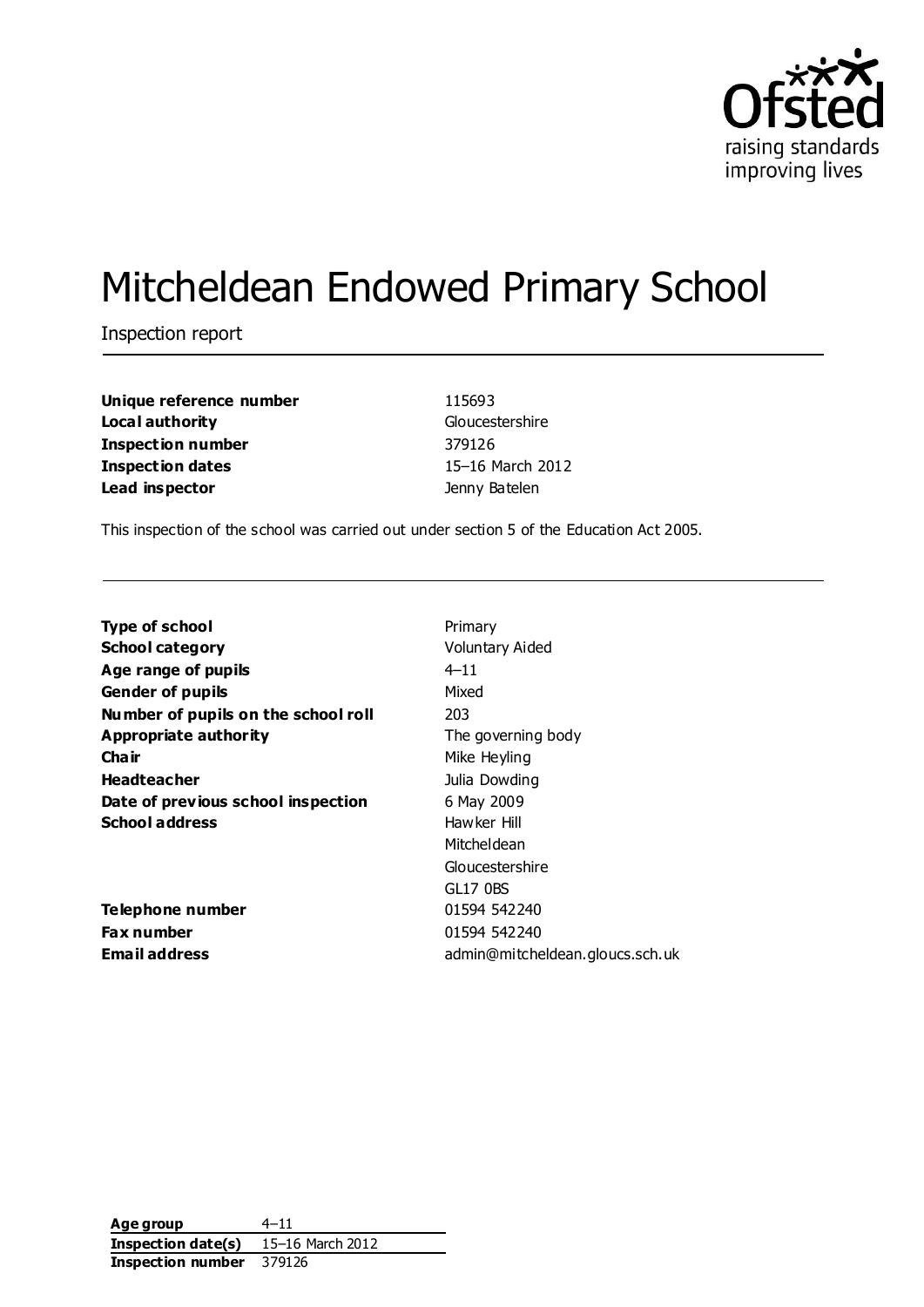

You can use Parent View to give Ofsted your opinion on your child's school. Ofsted will use the information parents and carers provide when deciding which schools to inspect and when.

You can also use Parent View to find out what other parents and carers think about schools in England. You can visit www.parentview.ofsted.gov.uk, or look for the link on the main Ofsted website: www.ofsted.gov.uk

The Office for Standards in Education, Children's Services and Skills (Ofsted) regulates and inspects to achieve excellence in the care of children and young people, and in education and skills for learners of all ages. It regulates and inspects childcare and children's social care, and inspects the Children and Family Court Advisory Support Service (Cafcass), schools, colleges, initial teacher training, work-based learning and skills training, adult and community learning, and education and training in prisons and other secure establishments. It assesses council children's services, and inspects services for looked after children, safeguarding and child protection.

Further copies of this report are obtainable from the school. Under the Education Act 2005, the school must provide a copy of this report free of charge to certain categories of people. A charge not exceeding the full cost of reproduction may be made for any other copies supplied.

If you would like a copy of this document in a different format, such as large print or Braille, please telephone 0300 123 4234, or email enquiries@ofsted.gov.uk.

You may copy all or parts of this document for non-commercial educational purposes, as long as you give details of the source and date of publication and do not alter the information in any way.

To receive regular email alerts about new publications, including survey reports and school inspection reports, please visit our website and go to 'Subscribe'.

Piccadilly Gate Store St **Manchester** M1 2WD

T: 0300 123 4234 Textphone: 0161 618 8524 E: enquiries@ofsted.gov.uk W: www.ofsted.gov.uk



© Crown copyright 2012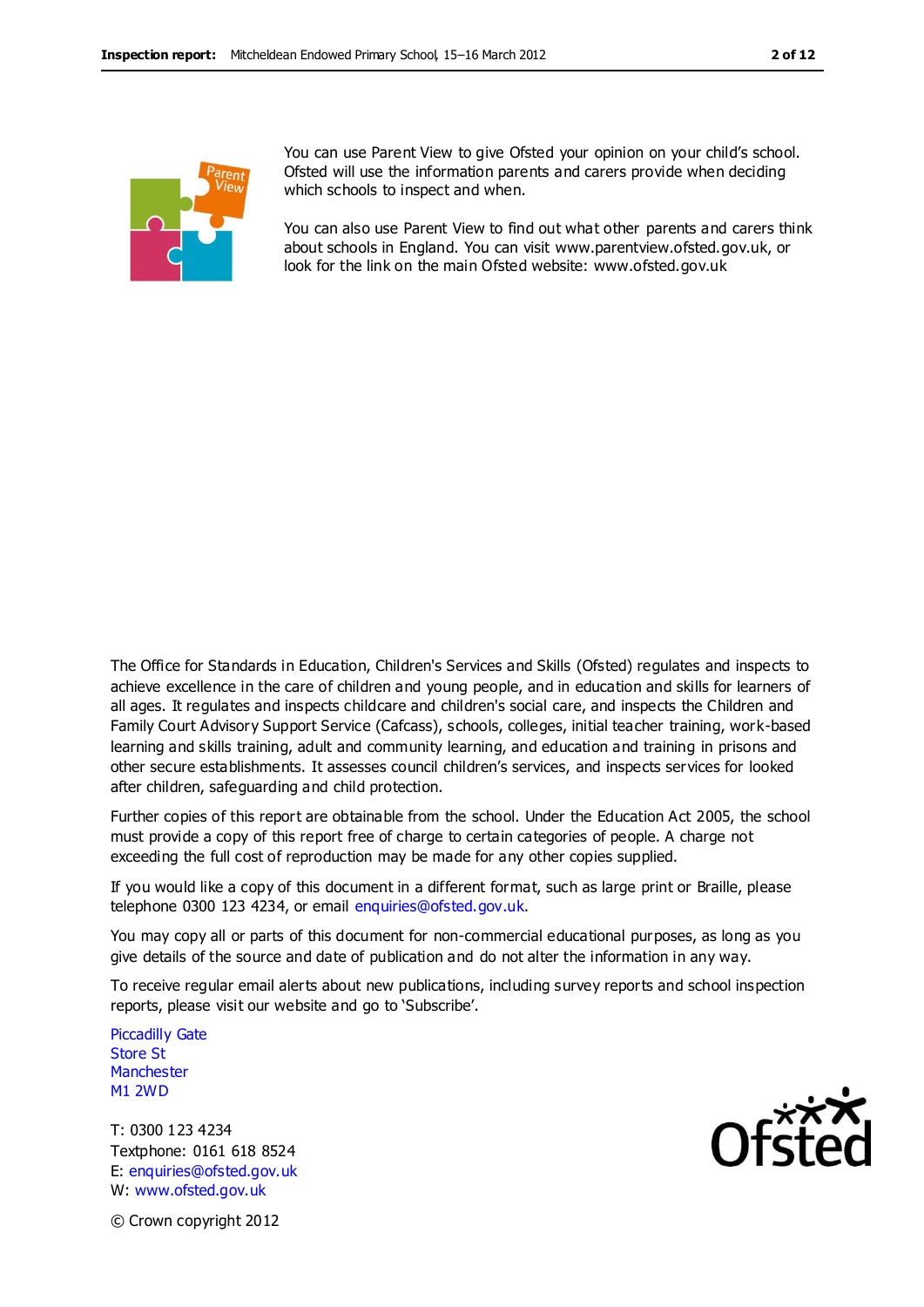# **Introduction**

Inspection team

Graeme Burgess **Additional inspector** 

Jenny Batelen **Additional inspector** 

This inspection was carried out with two days' notice. The inspectors watched 12 lessons, observing nine teachers. They heard some pupils read from Years 2 and 6. Inspectors also held meetings with pupils and staff, including senior leaders, as well as with members of the governing body. The inspectors took account of the responses to the online questionnaire (Parent View) in planning the inspection, observed the school's work, and looked at documentation including policies, school action plans, pupils' work and records of their learning and progress. They observed and discussed behaviour and the school's safeguarding procedures. The inspectors analysed 66 completed questionnaires from parents and carers, as well as questionnaires completed by pupils and by members of staff.

# **Information about the school**

The school is an average-sized primary school. Most pupils are from White British backgrounds, and the proportion of pupils who speak English as an additional language is below the national average. The proportion of pupils known to be eligible for free school meals is also below the national average. The percentage of disabled pupils and those who have special educational needs is average, as is the proportion with a statement of special educational needs. The school meets the government's current floor standards, which set the minimum expectations for pupils' attainment and progress. The school has achieved the National Healthy Schools Plus and Eco School bronze awards.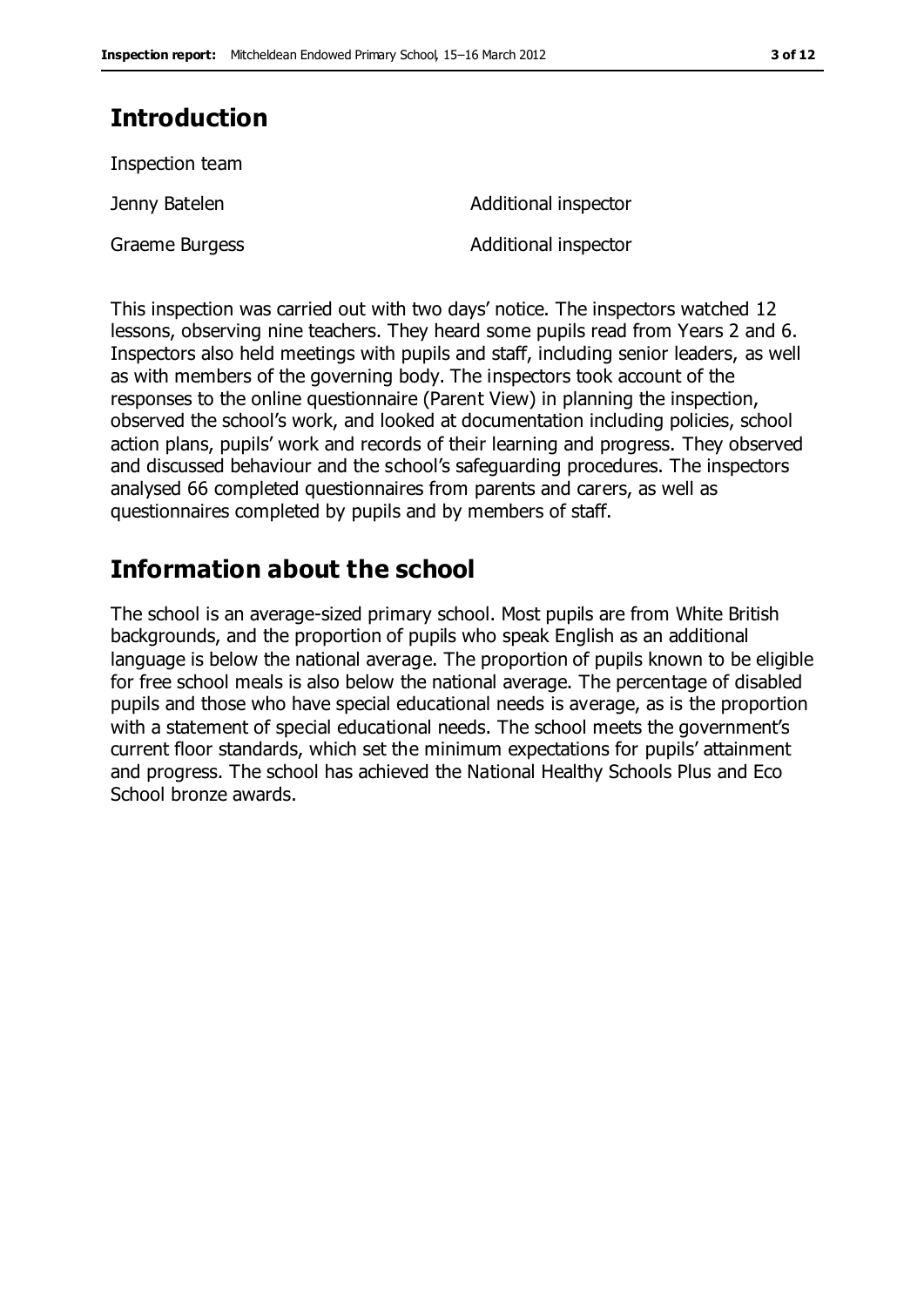# **Inspection judgements**

| <b>Overall effectiveness</b>          |  |
|---------------------------------------|--|
|                                       |  |
| <b>Achievement of pupils</b>          |  |
| <b>Quality of teaching</b>            |  |
| <b>Behaviour and safety of pupils</b> |  |
| <b>Leadership and management</b>      |  |

## **Key findings**

- This is a good school. The outstanding spiritual ethos enables pupils to develop a strong set of values which they consistently refer to. Good quality safeguarding ensures pupils feel safe. Pupils' achievement is good overall as they make good progress from their starting points. Attainment in English and mathematics is in line with national averages and improving. The school is not yet outstanding because pupils are not yet fully challenged in order to ensure rapid and sustained progress across the whole curriculum. The systems for monitoring progression in skills in subjects other than English and mathematics are also not yet fully established.
- Leaders and managers, including the governing body, have a clear focus on the right priorities to improve the school further. The leadership of teaching and the management of performance have been effective in improving teaching and learning across the school. This is clear in the improved provision and teaching and therefore rising attainment in the Early Years Foundation Stage. It is also evident in the improved teaching of mathematics, particularly in Key Stage 1, resulting in tasks that are more relevant and standards that are beginning to rise.
- Skilled teaching of the sounds that letters make (phonics) enables pupils to develop successful strategies for reading and writing and achieve well. Wellplanned support for disabled pupils and those who have special educational needs, and those who speak English as an additional language, ensures that they make good and sometimes outstanding progress.
- Teaching is mainly good, with some outstanding practice evident across the school. Exciting and well-resourced starters to lessons engage pupils' interest and enthusiasm. They understand the tasks they are set and how they will know if they have been successful. However, occasionally these tasks lack challenge and progress slows.
- Pupils behave well in lessons and around the school. They respect and support each other. Adults give well-targeted support to pupils who find this difficult and as a result there is no disruption to learning.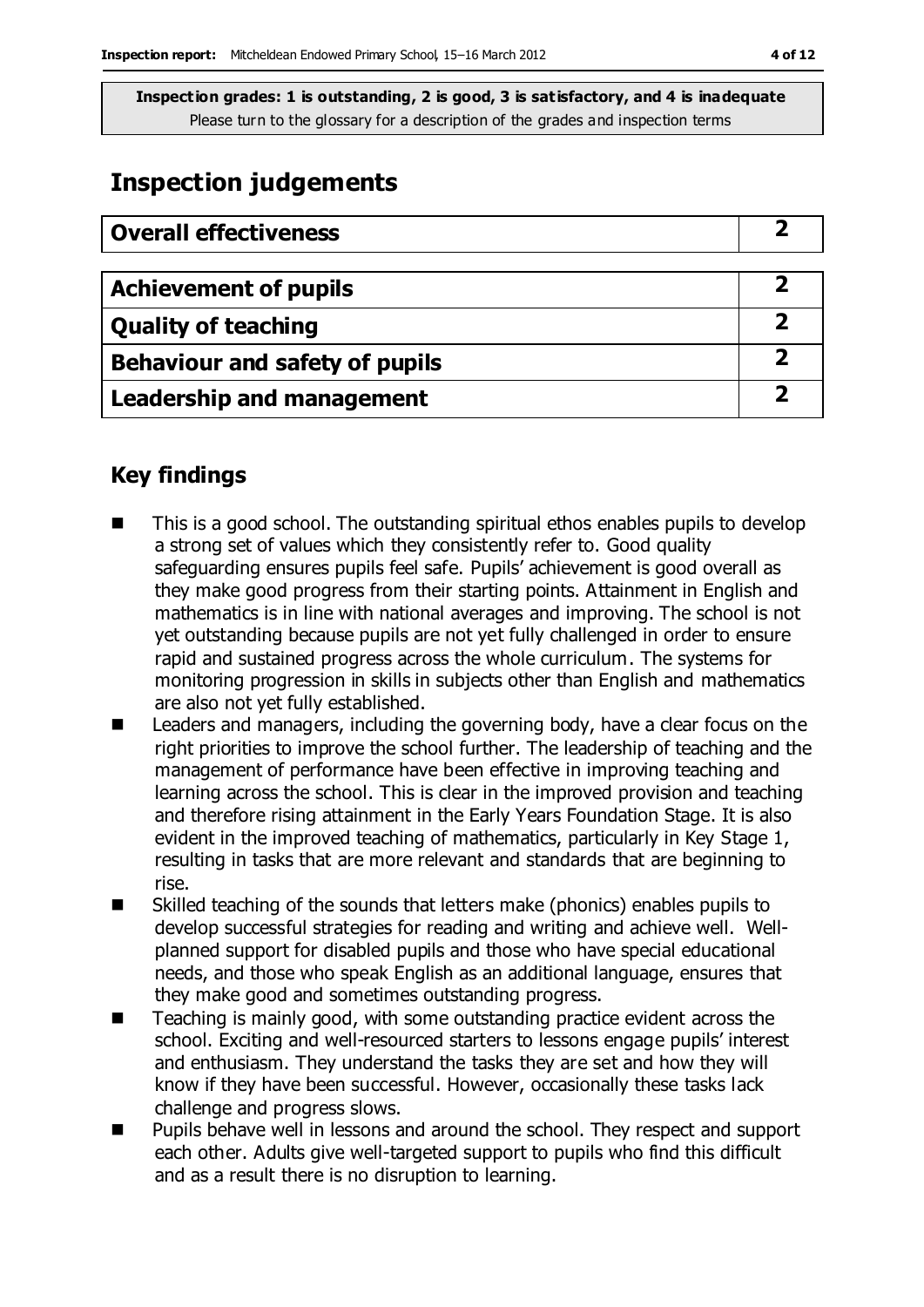#### **What does the school need to do to improve further?**

- $\blacksquare$  Raise achievement in all subjects by increasing the challenge in the tasks set for all pupils.
- Establish a system of assessment in areas of the curriculum, other than English and mathematics, so that progress in the key skills is clearly monitored and progress accelerated.

### **Main report**

#### **Achievement of pupils**

Children enter the Early Years Foundation Stage with skills and understanding that are below the levels expected nationally for their age, with skills in communication, language and literacy and calculating a little lower. The imaginative and exciting range of activities ensures children make good progress in all areas of learning through the Reception class. This good start is continued throughout Key Stages 1 and 2 and pupils leave school at the end of Year 6 with attainment that is above average in reading and average in writing and mathematics. School assessment data, pupils' work and lesson observations reflect the good progress in English and mathematics. This was clearly demonstrated when Year 2 pupils consolidated the week's learning about adding 9 and 11. They confidently used the 100 square, explained how to complete the calculations and looked for patterns in their answers. Parents and carers agree that their children make good progress and develop a range of skills throughout their time in school. 'My child has excelled at this school' is representative of many comments from parents and carers. However, inspectors found that there is not yet enough consistent challenge in tasks set to ensure pupils make progress in mathematics and writing to match that in reading.

The skilled teaching of phonics in the Early Years Foundation Stage and Key Stage 1 means that the standards of reading are consolidating and are above average in both key stages. Pupils enjoy reading, talk with enthusiasm about the types of books they enjoy and relish predicting the end of the story.

Disabled pupils and those who have special educational needs make good progress because their needs are clearly identified. They have a range of support individually and in small groups that enables them to tackle the tasks set for them. Those who speak English as an additional language make good progress so that they are quickly able to access the whole curriculum independently. This progress means that the gaps in performance between these groups and their national counterparts are closing and this is particularly true in reading. There is strong support for pupils and their families whose circumstances may make them vulnerable, so that they are able to continue to work hard in class and make good progress.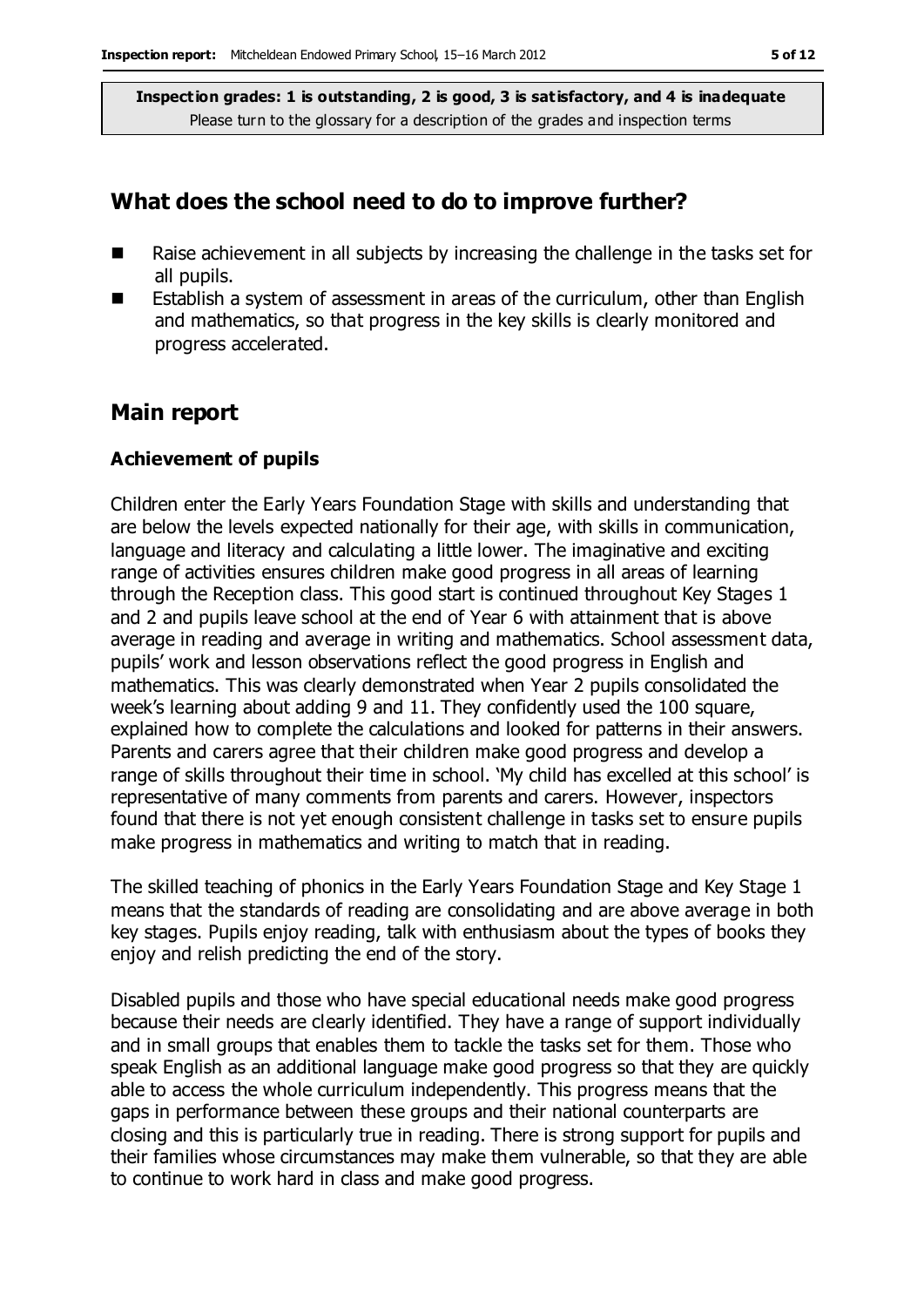#### **Quality of teaching**

Parents and carers agree that their children are taught well. Pupils enjoy their learning and feel that they are helped to make good progress. Teachers make good use of regular and accurate assessments so that they have a clear understanding of how well pupils are doing. As a result, lessons are well planned, with exciting starters that engage pupils straight away. This was clearly demonstrated in a Year 3 mathematics lesson when the story of the cost of a bag of sweets enthused pupils about finding fractions of amounts. Year 4 were excited about the time connectives they found in envelopes at the start of an information and communication technology lesson developing sentence writing skills. A phonics session was enlivened by the use of the magic cloak, bag and rabbits to reinforce the understanding of 'magic e' in a word. Year 1 pupils' learning about the different features of animals was enriched by being part of the weekly, outstanding Forest School experience. In general, tasks set are varied so that they meet the needs of all pupils. However, as the standards met by the younger pupils are rising, not all work is of sufficient challenge in subsequent year groups to ensure that all pupils make accelerated progress.

Pupils clearly understand what they are going to be able to do by the end of the lesson and are able to decide whether they have succeeded. Marking helps pupils to understand how well they have done and how they can further improve their work. Teachers' clear explanations and adults' probing questions ensure that pupils deepen their understanding. This was apparent in a Year 6 lesson where the class were learning to write a persuasive letter. High quality questioning enabled pupils to develop their understanding of the issues and so make good progress in writing effectively.

The environment in the Early Years Foundation Stage provides rich opportunities for children to learn indoors and outdoors, through a range of adult-led and independent activities. The use of paired talk, with laminated speech bubbles, linked to the story of 'The Very Hungry Caterpillar', meant that children made good progress in understanding how speech bubbles are used in texts as well as developing their speaking and listening skills.

Strong links made between topics across the curriculum mean that pupils understand the relevance of their tasks. Year 5 pupils used the recipe for the space cookies they had made to develop their understanding of ratio. There are many opportunities given for pupils to develop their moral and social understanding as they work together, listen carefully to each other, develop and act on the school slogan of 'Achieve, Believe Contribute' and empathise with characters in history as well as living people. Homework makes a strong contribution to the progress pupils are making. Pupils' interests and activities outside school are valued and celebrated, ensuring that all pupils are able to share their successes and 'be proud'.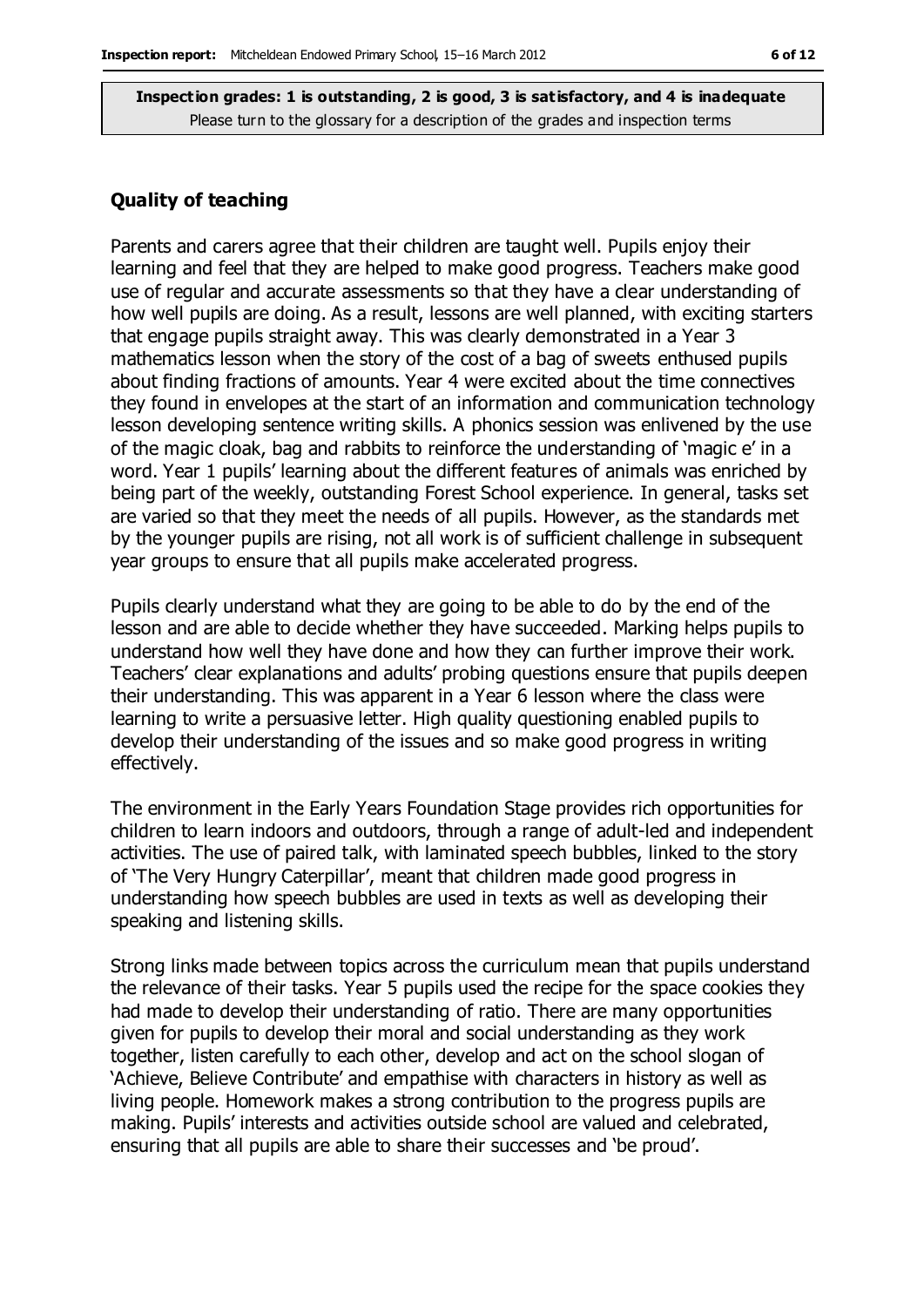#### **Behaviour and safety of pupils**

Pupils' good behaviour and attitudes in lessons and around school mean that there is now little evidence of any disruption and pupils are able to learn and thrive. Older pupils value the motto of SMILE (Show respect, Make a contribution, Ignore distractions, Listen carefully, Ensure you do your best). Pupils have a clear understanding of how to manage their own behaviour and are keen to earn 'pips' that lead to the bronze, silver and gold awards. The school has very effective systems to support those who may find this difficult and as a result these pupils are able to concentrate, manage classroom relationships, stay on task and make progress.

Pupils understand about different types of bullying and are confident that bullying is very rare and any incidents of bad behaviour are effectively dealt with by the school so that recurrences are rare. Some parents and carers express concern about bullying and behaviour in lessons and around school. The pupils' views and the school's recording of any incidents show that these are managed well. Pupils have a strong sense of feeling safe at school and parents and carers agree with them. Pupils have a good understanding of how to keep themselves safe, including when using modern technology, and how to respond to any possible cyber-bullying. Parents and carers comment that their children are keen to attend school and, as a result, attendance is above average.

#### **Leadership and management**

Leaders and managers have been effective in identifying the right priorities that will improve the school further. For example, increasing the pupils' active involvement in their learning enables pupils to be confident about their own learning and progress. This and the improved provision in the Early Years Foundation Stage since the previous inspection demonstrate the school's good capacity to make further improvements. Staff value the support they receive and are particularly appreciative of whole-school professional development that allows them to focus together on improving priorities for the school. Leaders are ensuring that teachers are increasingly using assessment data effectively to set high enough challenge and expectations in lessons; however, some inconsistencies remain. The governing body members have a wide range of skills and are ambitious for the school. They are knowledgeable and well informed, including about how well pupils achieve. As a result, they are able to give good challenge as well as support to the school.

The good curriculum provides the pupils with memorable experiences. Visits and visitors enrich the pupils' understanding of the topics they are studying and also deepen their understanding of differences and similarities with other communities. All pupils learn a modern foreign language. However, the school is at the early stages of developing a system of monitoring progress in the key skills in each subject and so pupils do not make as much progress as they could in subjects other than English and mathematics. There are a range of extra-curricular activities, including residential trips, and the school ensures that there is no discrimination and that all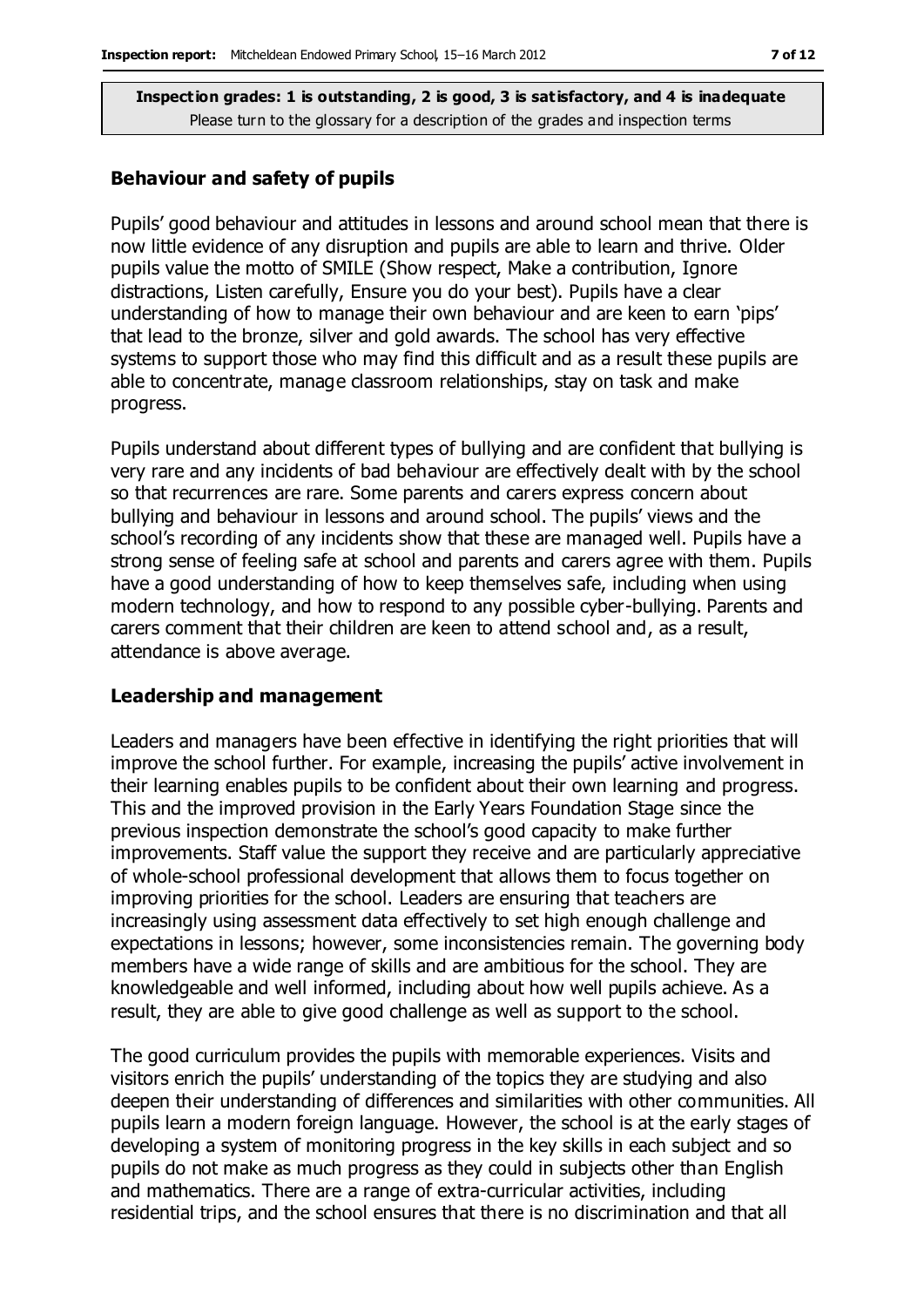pupils have equal opportunities to access the full curriculum.

The school promotes pupils' spiritual, moral, social and cultural development exceptionally well. There are many opportunities for pupils to reflect on their work, relationships and on the values that are promoted. Pupils are proud to share the special places in their school, such as the newly developed spirituality garden  $-$  'a quiet place to come' – and the 'forgiveness tree', where gold leaves represent pupils' thoughts of sorrow and forgiveness. The art club and photography competition encourage pupils to delight in their world. Pupils have a strong sense of the needs of others and organise their own charity fundraising as well as supporting national events. Their understanding and respect for diversity, other faiths and cultures are encouraged through curriculum topics and the link with a community in Uganda. The school is valued in the community and planning for topics includes a community focus. Good transition links at all stages of the pupils' education ensure that they take the 'next step' with confidence.

Parents and carers feel that they are helped to support their child's learning and most feel that they are kept well informed. The school website, regular newsletters, informative reports and parents' and carers' evenings ensures that information is up to date and relevant. Safeguarding procedures meet requirements and parents and carers have no concerns about their children's safety.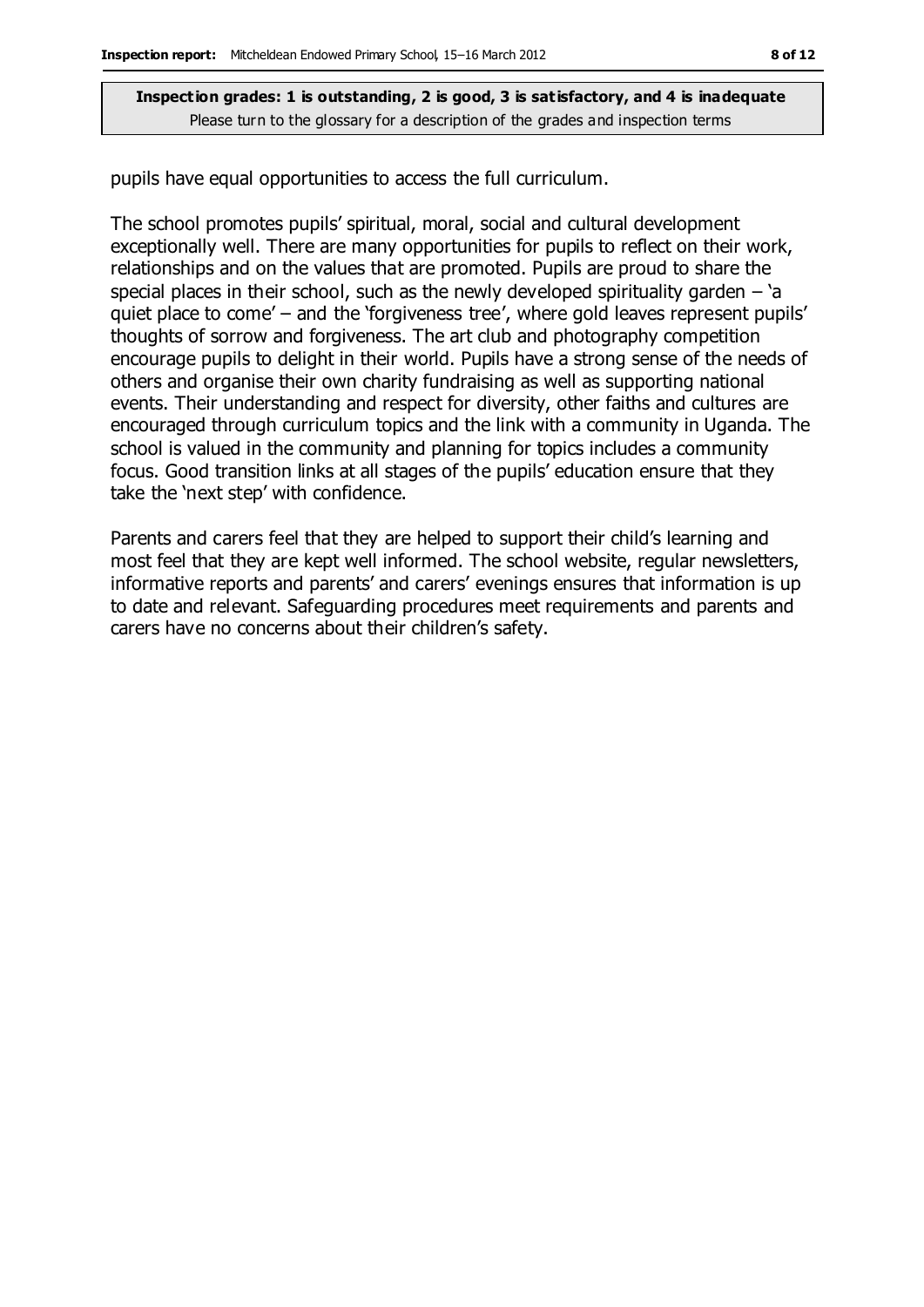# **Glossary**

# **What inspection judgements mean**

| Grade   | <b>Judgement</b> | <b>Description</b>                                                                                                                                                                                                               |
|---------|------------------|----------------------------------------------------------------------------------------------------------------------------------------------------------------------------------------------------------------------------------|
| Grade 1 | Outstanding      | These features are highly effective. An outstanding<br>school provides exceptionally well for all its pupils' needs.                                                                                                             |
| Grade 2 | Good             | These are very positive features of a school. A school<br>that is good is serving its pupils well.                                                                                                                               |
| Grade 3 | Satisfactory     | These features are of reasonable quality. A satisfactory<br>school is providing adequately for its pupils.                                                                                                                       |
| Grade 4 | Inadequate       | These features are not of an acceptable standard. An<br>inadequate school needs to make significant<br>improvement in order to meet the needs of its pupils.<br>Ofsted inspectors will make further visits until it<br>improves. |

# **Overall effectiveness of schools**

|                         | Overall effectiveness judgement (percentage of schools) |      |                     |                   |
|-------------------------|---------------------------------------------------------|------|---------------------|-------------------|
| <b>Type of school</b>   | <b>Outstanding</b>                                      | Good | <b>Satisfactory</b> | <b>Inadequate</b> |
| Nursery schools         | 46                                                      | 46   |                     |                   |
| Primary schools         | 8                                                       | 47   | 40                  |                   |
| Secondary<br>schools    | 14                                                      | 38   | 40                  |                   |
| Special schools         | 28                                                      | 48   | 20                  |                   |
| Pupil referral<br>units | 15                                                      | 50   | 29                  |                   |
| All schools             |                                                         | 46   | 38                  |                   |

New school inspection arrangements have been introduced from 1 January 2012. This means that inspectors make judgements that were not made previously.

The data in the table above are for the period 1 September 2010 to 31 August 2011 and represent judgements that were made under the school inspection arrangements that were introduced on 1 September 2009. These data are consistent with the latest published official statistics about maintained school inspection outcomes (see www.ofsted.gov.uk).

The sample of schools inspected during 2010/11 was not representative of all schools nationally, as weaker schools are inspected more frequently than good or outstanding schools.

Primary schools include primary academy converters. Secondary schools include secondary academy converters, sponsor-led academies and city technology colleges. Special schools include special academy converters and non-maintained special schools.

Percentages are rounded and do not always add exactly to 100.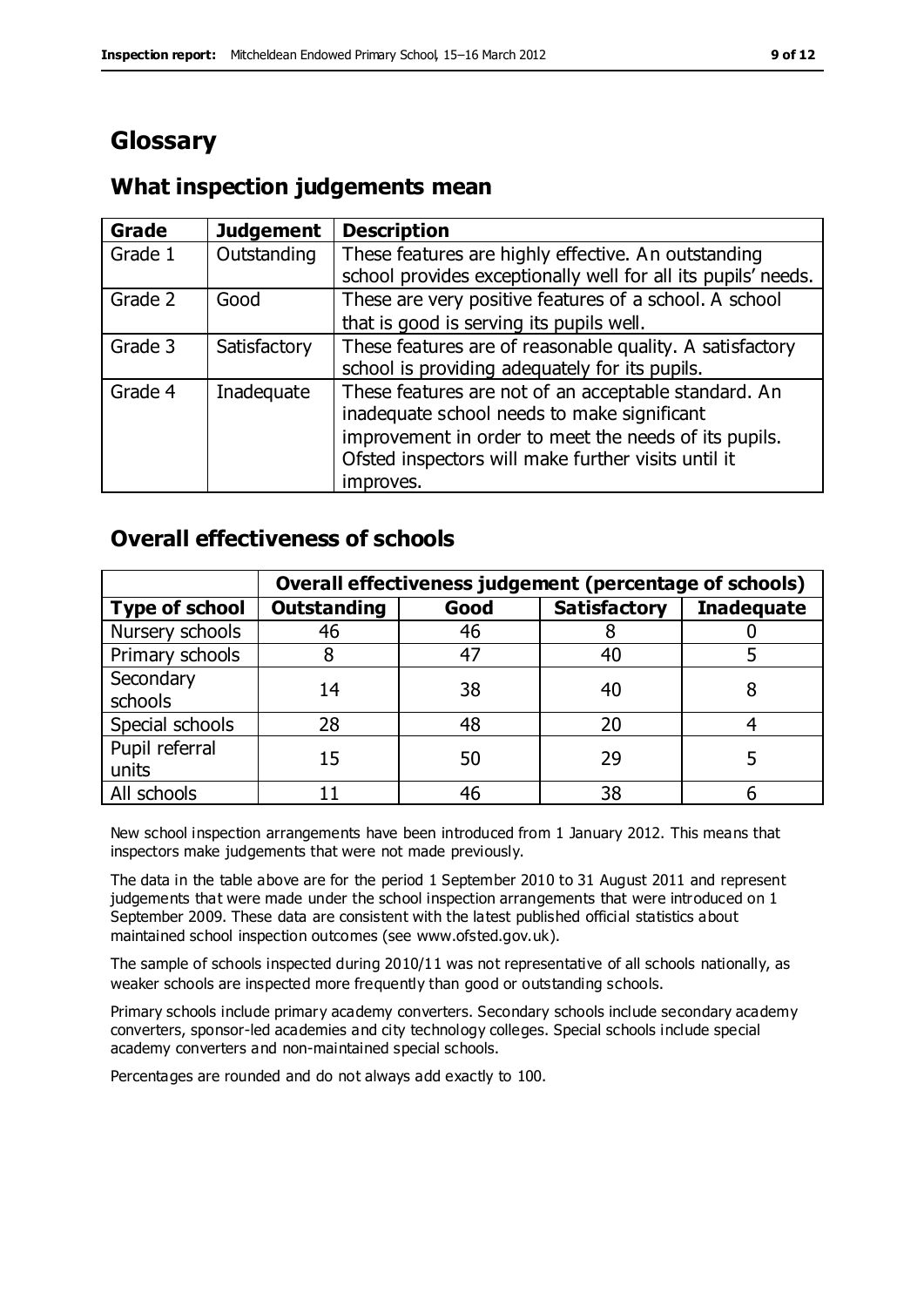# **Common terminology used by inspectors**

| Achievement:               | the progress and success of a pupil in their<br>learning and development taking account of their<br>attainment.                                                                                                        |
|----------------------------|------------------------------------------------------------------------------------------------------------------------------------------------------------------------------------------------------------------------|
| Attainment:                | the standard of the pupils' work shown by test and<br>examination results and in lessons.                                                                                                                              |
| Attendance                 | the regular attendance of pupils at school and in<br>lessons, taking into account the school's efforts to<br>encourage good attendance.                                                                                |
| Behaviour                  | how well pupils behave in lessons, with emphasis<br>on their attitude to learning. Pupils' punctuality to<br>lessons and their conduct around the school.                                                              |
| Capacity to improve:       | the proven ability of the school to continue<br>improving based on its self-evaluation and what<br>the school has accomplished so far and on the<br>quality of its systems to maintain improvement.                    |
| Leadership and management: | the contribution of all the staff with responsibilities,<br>not just the governors and headteacher, to<br>identifying priorities, directing and motivating staff<br>and running the school.                            |
| Learning:                  | how well pupils acquire knowledge, develop their<br>understanding, learn and practise skills and are<br>developing their competence as learners.                                                                       |
| Overall effectiveness:     | inspectors form a judgement on a school's overall<br>effectiveness based on the findings from their<br>inspection of the school.                                                                                       |
| Progress:                  | the rate at which pupils are learning in lessons and<br>over longer periods of time. It is often measured<br>by comparing the pupils' attainment at the end of a<br>key stage with their attainment when they started. |
| Safety                     | how safe pupils are in school, including in lessons;<br>and their understanding of risks. Pupils' freedom<br>from bullying and harassment. How well the school<br>promotes safety, for example e-learning.             |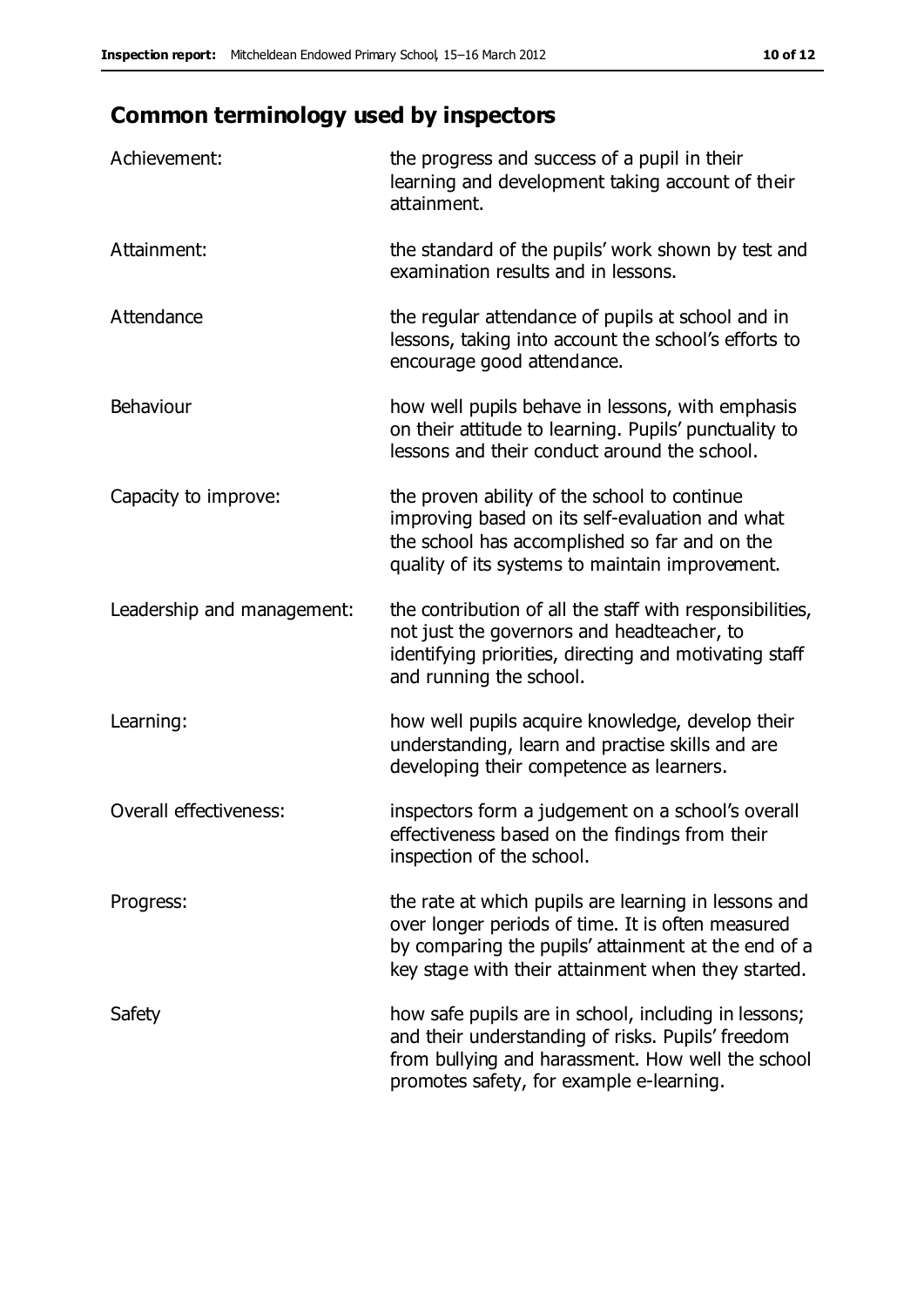#### **This letter is provided for the school, parents and carers to share with their children. It describes Ofsted's main findings from the inspection of their school.**

19 March 2012

Dear Pupils

#### **Inspection of Mitcheldean Endowed Primary School, Mitcheldean GL17 0BS**

Thank you for making us so welcome when we visited your school recently. Thank you also to those of you who returned questionnaires about your school. We enjoyed joining in your lessons, assemblies, wake and shake, talking to you and sharing books with you. Thank you too to those who showed the inspectors so many lovely features around the school that help you think about many different things.

Yours is a good school and, as a result, you make good progress in your learning. There are many good things that impressed us.

- You behave well, are very polite, help each other and have a good knowledge and understanding of how to keep yourselves safe.
- You listen carefully to your teachers and work hard in lessons.
- All the adults in the school care a lot about you and make sure that you are safe and well supported.
- You have very strong understanding of values that help you get on well together, work and learn well and be able to understand how other people might be feeling.
- The adults who manage and run your school work hard to make sure you have the best opportunities to achieve well.

We have asked the school to do two things to make it even better.

- Help you reach higher standards in all lessons by giving you work that always challenges you and makes you think.
- **Ensure that the adults who lead your school establish a way of knowing how** well you are doing in developing all the different skills in the many subjects that you learn.

All of you can help by continuing to work hard and remembering to 'Achieve, Believe and Contribute'.

Yours sincerely

Jenny Batelen Lead inspector



raising standards improving lives